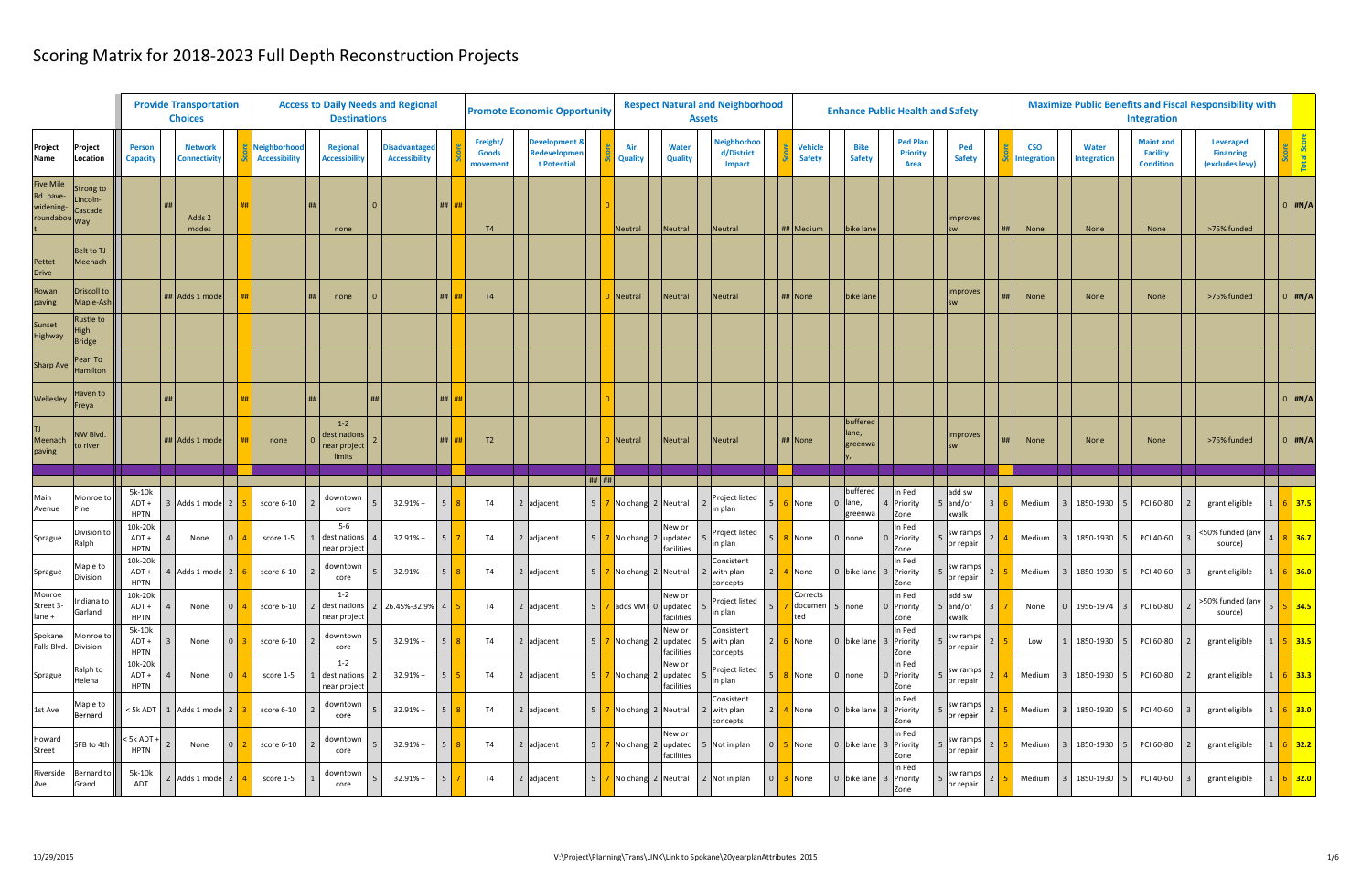| Project<br>Name             | Project<br>Location      | <b>Person</b><br><b>Capacity</b> | <b>Network</b><br>Connectivity   |          | Neighborhood<br><b>Accessibility</b> | <b>Regional</b><br><b>Accessibility</b>   | <b>Disadvantaged</b><br><b>Accessibility</b> | Freight/<br><b>Goods</b><br>movement | <b>Development &amp;</b><br>Redevelopmen<br>t Potential | Air<br><b>Quality</b>              | <b>Water</b><br><b>Quality</b>                               | Neighborhoo<br>d/District<br><b>Impact</b> |                | <b>Vehicle</b><br><b>Safety</b> | <b>Bike</b><br><b>Safety</b> | <b>Ped Plan</b><br><b>Priority</b><br>Area | Ped<br><b>Safety</b>               | <b>CSO</b><br><b>Integration</b> | <b>Water</b><br><b>Integration</b> | <b>Maint and</b><br><b>Facility</b><br><b>Condition</b> | Leveraged<br><b>Financing</b><br>(excludes levy) |                |                |
|-----------------------------|--------------------------|----------------------------------|----------------------------------|----------|--------------------------------------|-------------------------------------------|----------------------------------------------|--------------------------------------|---------------------------------------------------------|------------------------------------|--------------------------------------------------------------|--------------------------------------------|----------------|---------------------------------|------------------------------|--------------------------------------------|------------------------------------|----------------------------------|------------------------------------|---------------------------------------------------------|--------------------------------------------------|----------------|----------------|
| Washingto                   | SFB to 4th               | 10k-20k<br><b>ADT</b>            | None                             | $\Omega$ | score 6-10                           | downtown<br>core                          | $32.91% +$<br>5 <sup>1</sup>                 | T4                                   | 2 adjacent                                              |                                    | New or<br>$5 \mid 7 \mid$ No chang 2   updated<br>facilitie: | Not in plan                                | $\overline{0}$ | None                            | signing,<br>narking          | 2 none                                     | add sw<br>0 and/or<br><b>xwalk</b> | Medium                           | 1850-1930                          | PCI 60-80                                               | grant eligible                                   |                | $5$ 30.7       |
| Maxwell                     | Maple to<br>Monroe       | 5k-10k<br><b>ADT</b>             | None                             | $\Omega$ | score 6-10                           | $1 - 2$<br>destinations<br>near project   | 5 <sup>5</sup><br>$32.91% +$                 | T <sub>3</sub>                       | 3 within 1/4 mile                                       | 3 <sup>1</sup>                     | New or<br>6 No chang 2 Jupdated<br>facilities                | Not in plan                                | $\overline{0}$ | None                            | 0 bike lane                  | In Ped<br>3 Priority<br>Zone               | sw ramps<br>or repair              | Medium                           | 1850-1930                          | PCI 20-40                                               | limited                                          |                | $6$ 29.7       |
| 4th<br>Avenue               | Jefferson<br>to Division | $<$ 5k ADT                       | None                             | $\Omega$ | score 1-5                            | downtown<br>core                          | 5 19.37%-26.4% 3                             | T <sub>5</sub>                       | 1 adjacent                                              | $5 \mid 6 \mid$ No chang 2 updated | New or<br>facilities                                         | Not in plan                                | $\Omega$       | None                            | 0 bike lane                  | In Ped<br>3 Priority<br>Zone               | sw ramps<br>or repair              | Medium                           | 1850-1930                          | PCI 40-60                                               | grant eligible                                   |                | $6$ 28.7       |
| Mallon                      | Monroe †<br>Howard       | < 5k ADT                         | 1 Adds 1 mode 2                  |          | score 6-10                           | $3 - 4$<br>destinations<br>near project   | $32.91% +$<br>-5                             | <b>T4</b>                            | 2 adjacent                                              | 5 7 No chang 2 Neutral             |                                                              | 2 Not in plan                              | $\Omega$       | None                            | 0 bike lane                  | In Ped<br>3 Priority<br>Zone               | sw ramps<br>or repair              | None                             | 1850-1930                          | PCI 40-60                                               | limited                                          |                | 4 28.3         |
| Monroe                      | Maxwell 1<br>Indiana     | 10k-20k<br>ADT+<br><b>HPTN</b>   | None                             | $\Omega$ | score 6-10                           | none                                      | 5 <sup>5</sup><br>$32.91% +$                 | T4                                   | 2 adjacent                                              | $5 \mid 7 \mid$ No chang 2 updated | New or<br>facilities                                         | Not in plan                                | $\Omega$       | None                            | 0 none                       | In Ped<br>0 Priority<br>Zone               | sw ramps<br>or repair              | Medium                           | 1850-1930                          | PCI 80-100                                              | grant eligible                                   |                | 28.3           |
| Post St.                    | Main to<br>3rd           | < 5k ADT                         | None                             | $\Omega$ | score 6-10                           | downtown<br>core                          | 5 <sup>5</sup><br>$32.91% +$                 | <b>T4</b>                            | 2 adjacent                                              | 5 7 No chang 2 Neutral             |                                                              | 2 Not in plan                              | $\Omega$       | None                            | $0$ none                     | In Ped<br>0 Priority<br>Zone               | sw ramps<br>or repair              | High                             | 1850-1930                          | PCI 60-80                                               | limited                                          |                | $6$   28.2     |
| Napa                        | Sprague to<br>2nd        | < 5k ADT                         | None                             | $\Omega$ | score 6-10                           | none                                      | $32.91% +$<br>-5                             | T4                                   | 2 adjacent                                              | 5 7 No chang 2 Neutral             |                                                              | Consistent<br>with plan<br>concepts        |                | None                            | 0 none                       | In Ped<br>0 Priority<br>Zone               | sw ramps<br>or repair              | High                             | 1850-1930                          | PCI 0-20                                                | limited                                          |                | $8$ 27.7       |
| <b>Belt</b>                 | Garland to<br>Rowan      | 5k-10k<br><b>ADT</b>             | Adds 2<br>modes                  |          | score 11-15                          | $1 - 2$<br>destinations<br>near project   | 2 6.93%-11.43%<br>$\vert$ 1                  | T4                                   | 2 adjacent                                              | 5 7 No chang 2 Neutral             |                                                              | 2 Not in plan                              |                | None                            | 0 bike lane                  | vicinity of<br>3 Ped<br>Priority           | add sw<br>$2$ and/or<br>xwalk      | Medium                           | 1931-1955                          | PCI 60-80                                               | limited                                          | 0 <sup>1</sup> | $5 \mid 27.2$  |
| Maple<br><b>Street</b>      | Riverside<br>to Pacific  | < 5k ADT<br><b>HPTN</b>          | 2 Adds 1 mode 2                  |          | score 6-10                           | $5-6$<br>destinations<br>near project     | 5 <sup>1</sup><br>$32.91% +$                 | T4                                   | 2 within 1/4 mile                                       |                                    | No chang 2 Neutral                                           | 2 Not in plan                              | $\Omega$       | None                            | 0 bike lane                  | In Ped<br>3 Priority<br>Zone               | add sw<br>$5$ and/or<br>xwalk      | High                             | 1956-1974                          | PCI 20-40                                               | limited                                          |                | 0   6   25.5   |
| Stevens                     | SFB to 4th               | < 5k ADT                         | None                             | $\Omega$ | score 6-10                           | downtown<br>core                          | 5 <sup>5</sup><br>$32.91% +$                 | T4                                   | 2 adjacent                                              | $5$ 7 No chang 2 updated           | New or<br>facilities                                         | Not in plan                                |                | None                            | signing,<br>narking          | In Ped<br>2 Priority<br>Zone               | sw ramps<br>or repair              | Medium                           | 1931-1955                          | PCI 60-80                                               | grant eligible                                   |                | 5 25.5         |
| 4th<br>Avenue               | Sunset to<br>Maple       | 5k-10k<br>ADT                    | None                             | $\Omega$ | score 1-5                            | $1 - 2$<br>destinations<br>near project   | 5 <sup>5</sup><br>$32.91% +$                 | T <sub>5</sub>                       | 1 None                                                  |                                    | New or<br>$0 \mid 1 \mid$ No chang 2 updated<br>facilities   | 5 Not in plan                              | $\Omega$       | None                            | signing,<br>narking          | In Ped<br>2 Priority<br>Zone               | sw ramps<br>or repair              | High                             | 1850-1930                          | PCI 20-40                                               | grant eligible                                   |                | $8$ 25.0       |
| Fort<br>George<br>Wright    | Gvmt Way<br>to river     | 10k-20k<br>ADT +<br><b>HPTN</b>  | None                             | $\Omega$ | score 1-5                            | $1 - 2$<br>destinations<br>near project   | $32.91% +$<br>-5                             | T <sub>2</sub>                       | 4   within 1/4 mile                                     | 3 7 No chang 2 Neutral             |                                                              | 2 Not in plan                              | $\Omega$       | None                            | $0$ none                     | vicinity oʻ<br>0 Ped<br>Priority           | add sw<br>$2$ and/or<br>xwalk      | None                             | 1956-1974                          | PCI 40-60                                               | grant eligible                                   |                | 4 25.0         |
| Cedar                       | 11th to<br>15th          | 10k-20k<br><b>ADT</b>            | Adds 1 mode 2                    |          | score 1-5                            | none                                      | 19.37%-26.4% 3                               | T3                                   | 3 None                                                  | $0$ 3 No chang 2 updated           | New or<br>facilities                                         | 5 Not in plan                              | $\overline{0}$ | None                            | 0 bike lane 3 Ped            | vicinity of<br>Priority                    | sw ramps<br>or repair              | High                             | 1931-1955                          | PCI 60-80                                               | grant eligible                                   |                | 24.8           |
| Broadway Cedar to<br>Avenue | Post                     | < 5k ADT                         | None                             | $\Omega$ | score 6-10                           | $1 - 2$<br>destinations 2<br>near project | 5 <sup>5</sup><br>$32.91% +$                 | <b>T4</b>                            | $2$ adjacent                                            | 5 7 No chang 2 Neutral             |                                                              | 2 Not in plan                              | $\Omega$       | None                            | signing,<br>marking          | In Ped<br>2 Priority<br>Zone               | sw ramps<br>or repair              | None                             | 1850-1930                          | PCI 60-80                                               | limited                                          |                | $4$ 24.7       |
| Napa                        | Sprague to<br>Trent      | 5k-10k<br>ADT                    | None                             | $\Omega$ | score 1-5                            | none                                      | 5 <sup>5</sup><br>$32.91% +$                 | <b>T4</b>                            | 2 adjacent                                              | 5 7 No chang 2 Neutral             |                                                              | Consistent<br>with plan<br>concepts        |                | 4 None                          | 0 none                       | In Ped<br>0 Priority<br>Zone               | add sw<br>$5$ and/or<br>xwalk      | None                             | 1956-1974                          | PCI 40-60                                               | grant eligible                                   |                | $4$   24.5     |
| Riverside<br>Ave            | Hemlock<br>to Maple      | $<$ 5k ADT                       | None                             | $\Omega$ | score 1-5                            | downtown<br>core                          | $32.91% +$<br>5 <sup>5</sup>                 | <b>T4</b>                            | 2 adjacent                                              | 5 7 No chang 2 Neutral             |                                                              | 2 Not in plan                              | $\Omega$       | None                            | signing,<br>marking          | vicinity of<br>Ped!<br>Priority            | sw ramps<br>or repair              | None                             | 1850-1930                          | PCI 60-80                                               | limited                                          |                | 0   4   24.5   |
| Howard<br>Street            | Mallon to<br>Maxwell     | $<$ 5k ADT                       | None                             | $\Omega$ | score 6-10                           | $3 - 4$<br>destinations<br>near project   | 5 <sup>1</sup><br>$32.91% +$                 | <b>T4</b>                            | 2 within 1/4 mile                                       | 3 5 No chang 2 Neutral             |                                                              | 2 Not in plan                              | $\Omega$       | None                            | 0 bike lane                  | In Ped<br>3 Priority<br>Zone               | sw ramps<br>or repair              | None                             | 1850-1930                          | PCI 40-60                                               | limited                                          |                | 0   4   24.3   |
| Summit<br>Blvd -<br>Mission | A St. to<br>Pettit       | $<$ 5k ADT                       | None                             | $\Omega$ | score 6-10                           | none                                      | 5 <sup>5</sup><br>$32.91% +$                 | <b>T4</b>                            | 2 adjacent                                              | 5 7 No chang 2 Neutral             |                                                              | 2 Not in plan                              | $\overline{0}$ | None                            | signing,<br>marking          | vicinity of<br>!  Ped<br>Priority          | sw ramps<br>or repair              | High                             | 1931-1955                          | PCI 40-60                                               | limited                                          |                | $0 \ 6 \ 24.3$ |
| Cowley St.                  | 4th to<br>Rockwood       |                                  | $< 5k$ ADT   1   Adds 1 mode   2 |          | score 6-10                           | $1 - 2$<br>2 destinations<br>near project | 2 19.37%-26.4% 3                             | <b>T4</b>                            | 2 within 1/4 mile 3 5 No chang 2 Neutral                |                                    |                                                              | 2 Not in plan                              | $\overline{0}$ | None                            | signing,<br>marking          | vicinity of<br>2 Ped<br>Priority           | add sw<br>$2$ and/or<br>xwalk      | Medium                           | 1850-1930 5                        | PCI 40-60                                               | limited                                          |                | 0   6   24.3   |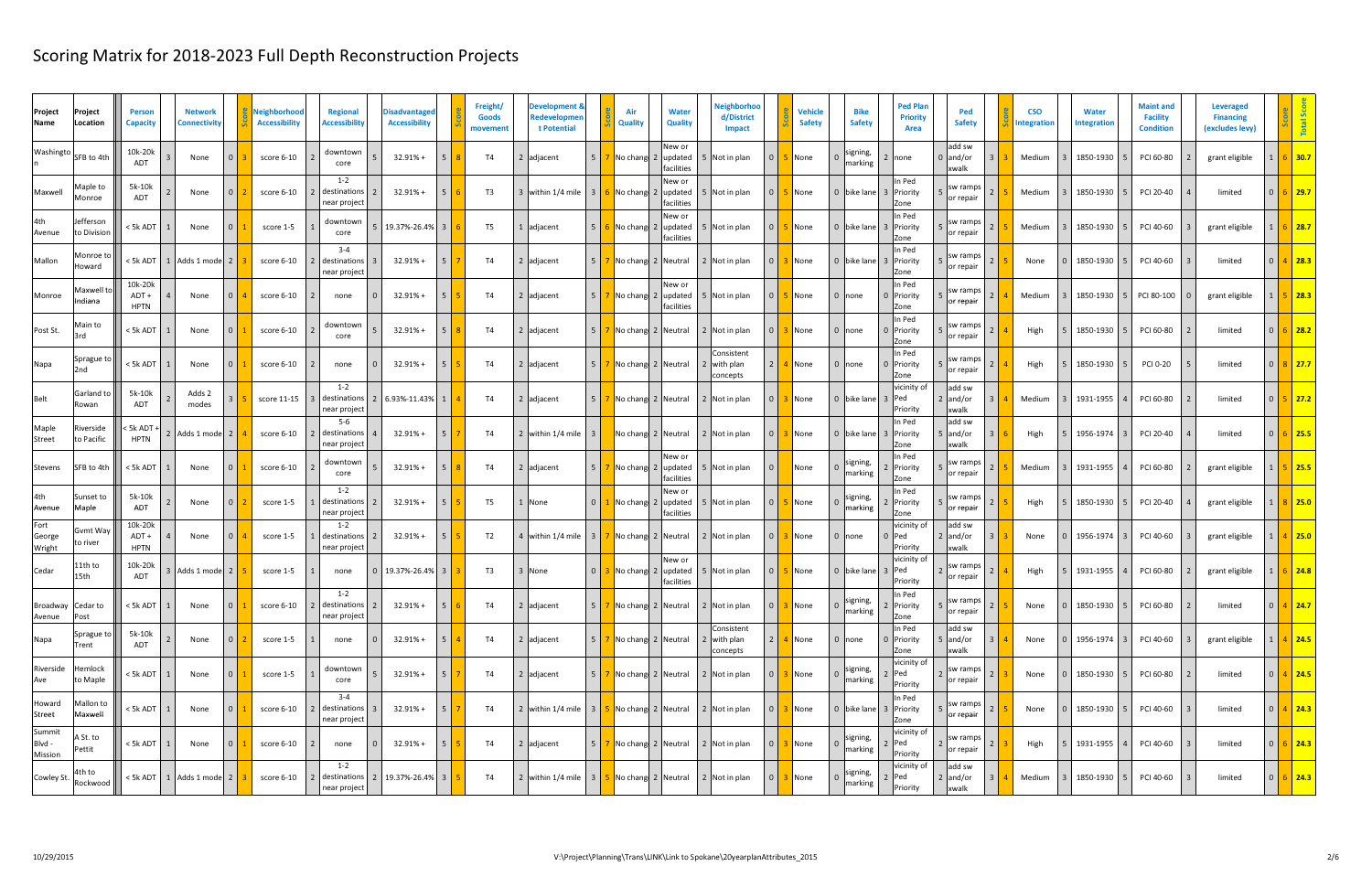| Project<br>Project<br>Name<br>Location           | <b>Person</b><br><b>Capacity</b> | <b>Network</b><br>Connectivity |                | Neighborhood<br><b>Accessibility</b> | <b>Regional</b><br><b>Accessibility</b> | <b>Disadvantaged</b><br><b>Accessibility</b> | Freight/<br><b>Goods</b><br>movement | Development &<br>Redevelopmer<br>t Potential                                               |                | Air<br><b>Quality</b>        | <b>Water</b><br>Quality     | <b>Neighborhoo</b><br>d/District<br><b>Impact</b> |                | <b>Vehicle</b><br><b>Safety</b> | <b>Bike</b><br><b>Safety</b>             | <b>Ped Plan</b><br><b>Priority</b><br>Area | Ped<br><b>Safety</b>          | <b>CSO</b><br>ntegration | <b>Water</b><br><b>Integration</b> | <b>Maint and</b><br><b>Facility</b><br><b>Condition</b> | Leveraged<br><b>Financing</b><br>(excludes levy) |                |                |
|--------------------------------------------------|----------------------------------|--------------------------------|----------------|--------------------------------------|-----------------------------------------|----------------------------------------------|--------------------------------------|--------------------------------------------------------------------------------------------|----------------|------------------------------|-----------------------------|---------------------------------------------------|----------------|---------------------------------|------------------------------------------|--------------------------------------------|-------------------------------|--------------------------|------------------------------------|---------------------------------------------------------|--------------------------------------------------|----------------|----------------|
| Division to<br>Wellesley<br>Nevada               | 10k-20k<br>ADT+<br><b>HPTN</b>   | None                           |                | score 1-5                            | $1 - 2$<br>destinations<br>near project | 2 26.45%-32.9%                               | T3                                   | 3 within 1/4 mile                                                                          | 3 <sup>1</sup> | 6 No chang 2 Neutral         |                             | 2 Not in plan                                     | $\Omega$       | None                            | $0$ none                                 | vicinity of<br>0 Ped<br>Priority           | sw ramps<br>or repair         | None                     | 1931-1955                          | PCI 20-40                                               | grant eligible                                   |                | $5$   23.8     |
| Maple to<br>Boone<br>Monroe                      | 5k-10k<br>ADT                    | None                           |                | score 6-10                           | none                                    | $32.91% +$                                   | <b>T4</b>                            | 2 adjacent                                                                                 | 5 <sup>1</sup> | No chang 2 Neutral           |                             | 2 Not in plan                                     | $\Omega$       | None                            | 0 Inone                                  | In Ped<br>0 Priority<br>Zone               | sw ramps<br>or repair         | Medium                   | 1850-1930                          | PCI 80-100                                              | limited                                          |                | $4$   23.8     |
| Indiana<br>Ash to<br>Monroe<br>Avenue            |                                  | <5k ADT   1   Adds 1 mode   2  |                | score 6-10                           | none                                    | $32.91% +$                                   | T4                                   | 2 within 1/2 mile                                                                          |                | 1 3 No chang 2 updated       | New or<br><b>facilities</b> | Not in plan                                       | $\overline{0}$ | None                            | 0 bike lane 3 none                       |                                            | sw ramps<br>or repair         | Medium                   | 1850-1930 5                        | PCI 40-60                                               | grant eligible                                   |                | $6$ 23.8       |
| rent to<br>Helena St<br>2nd                      | $<$ 5k ADT                       | None                           |                | score 6-10                           | none                                    | $32.91% +$<br>-5                             | <b>T4</b>                            | 2 adjacent                                                                                 | 5 <sup>1</sup> | 7 No chang 2 Neutral         |                             | Consistent<br>with plan<br>concepts               | $\overline{2}$ | None                            | 0 none                                   | In Ped<br>0 Priority<br>Zone               | sw ramps<br>or repair         | None                     | 1931-1955                          | PCI 40-60                                               | limited                                          |                | $4$   23.7     |
| Summit<br>Blvd to<br>Boone<br>Ash                | < 5k ADT                         | None                           |                | score 6-10                           | none                                    | $32.91% +$<br>5                              | <b>T4</b>                            | 2 within 1/4 mile                                                                          |                |                              |                             | 3 5 No chang 2 Neutral 2 Not in plan              |                | None                            | 0 none                                   | In Ped<br>0 Priority<br>Zone               | sw ramps<br>or repair         | High                     | 1850-1930                          | PCI 40-60                                               | limited                                          |                | $\sqrt{23.3}$  |
| Maple-<br>5th to<br>11th<br>Walnut               | 10k-20k<br><b>ADT</b>            | Adds 1 mode 2                  |                | score 1-5                            | none                                    | 0 19.37%-26.4%<br>$\overline{\mathbf{3}}$    | T <sub>3</sub>                       | 3 None                                                                                     |                | <b>3</b> No chang 2 updated  | New or<br>facilities        | 5 Not in plan                                     | $\overline{0}$ | None                            | 0 bike lane                              | vicinity of<br>3 Ped<br>Priority           | sw ramps<br>or repair         | None                     | 1850-1930                          | PCI 40-60                                               | grant eligible                                   |                | 5 23.3         |
| Division tc<br>Rowan<br>Nevada                   | < 5k ADT                         | None                           |                | score 6-10                           | $1 - 2$<br>destination<br>near project  | 2 26.45%-32.9%<br>$\overline{4}$             | T4                                   | 2 adjacent                                                                                 | 5 <sup>1</sup> | 7 No chang 2 Neutral         |                             | 2 Not in plan                                     | $\Omega$       | None                            | signing,<br>marking                      | 2 none                                     | sw ramps<br>or repair         | None                     | 1850-1930                          | PCI 20-40                                               | limited                                          | 0 <sup>1</sup> | $5 \vert 22.5$ |
| 29th to<br>SE Blvd<br>31st                       | 10k-20k<br>ADT+<br><b>HPTN</b>   | None                           |                | score 6-10                           | none                                    | 0 11.43%-19.36% 2                            | T4                                   | 2 adjacent                                                                                 |                | 5   7   No chang 2   Neutral |                             | 2 Not in plan                                     | - ೧            | None                            | 0 bike lane 3 none                       |                                            | sw ramps<br>or repair         | None                     | 1975-1994                          | PCI 20-40                                               | grant eligible                                   |                | 4 22.3         |
| Garland to<br>Monroe<br>Wellesley                | 10k-20k<br>ADT+<br><b>HPTN</b>   | None                           |                | score 1-5                            | none                                    | $0$   19.37%-26.4%   3                       | T4                                   | 2 within 1/4 mile                                                                          |                | 3 5 No chang 2 Neutral       |                             | Consistent<br>with plan<br>concepts               | 2 <sup>1</sup> | None                            | $0$ none                                 | vicinity of<br>0 Ped<br>Priority           | sw ramps<br>or repair         | None                     | 1931-1955                          | PCI 20-40                                               | grant eligible                                   |                | $5$ 22.2       |
| Broadway<br>Havana<br>to Sprague                 | 5k-10k<br><b>ADT</b>             | Adds 1 mode   2                |                | score 1-5                            | $1 - 2$<br>destinations<br>near project | 2 26.45%-32.9%                               | T <sub>2</sub>                       | 4 None                                                                                     |                | 0 4 No chang 2 Neutral       |                             | 2 Not in plan                                     |                | None                            | 0 none                                   | $0$ none                                   | add sw<br>$0$ and/or<br>xwalk | High                     | 1995-<br>present                   | PCI 40-60                                               | grant eligible                                   |                | $5$ 21.8       |
| Wellesley<br>Freya<br>(Phase 1)<br>to Francis    | 5k-10k<br>ADT                    | None                           |                | score 1-5                            | $1 - 2$<br>destinations<br>near project | 2   19.37%-26.4%   3                         | T4                                   |                                                                                            |                |                              |                             | Project listed<br>in plan                         | -5             | None                            | 0 none                                   | $0$ none                                   | sw ramps<br>or repair         | None                     | 1956-1974                          | PCI 40-60                                               | limited                                          |                | $3$ 21.0       |
| Crestline<br>Rowan<br>to Market                  |                                  | < 5k ADT   1   Adds 1 mode   2 |                | score 1-5                            | none                                    | 0 26.45%-32.9%                               | <b>T4</b>                            | 2 within 1/4 mile                                                                          |                | 3 5 No chang 2 Neutral       |                             | 2 Not in plan                                     |                | None                            | signing,<br>marking                      | vicinity of<br>! Ped<br>Priority           | add sw<br>$2$ and/or<br>xwalk | None                     | 1850-1930                          | PCI 60-80                                               | limited                                          |                | $4$ 21.0       |
| Grand to<br>17th<br>Upper<br>Avenue<br>Terrace   |                                  | <5k ADT 1   Adds 1 mode 2      |                | score 1-5                            | $1 - 2$<br>destinations<br>near project | 2 6.93%-11.43%                               | T <sub>5</sub>                       | 1 within $1/2$ mile $\begin{pmatrix} 1 & 2 \end{pmatrix}$ No chang 2 Neutral 2 Not in plan |                |                              |                             |                                                   | $\Omega$       | None                            | buffered<br>lane,<br>$\Omega$<br>greenwa | 4 none                                     | add sw<br>0 and/or<br>xwalk   | High                     | 1850-1930                          | PCI 20-40                                               | limited                                          |                | $7$ 20.8       |
| Washingto<br>Boone<br>n to<br>Division           | 5k-10k<br>ADT                    | None                           |                | score 6-10                           | $1 - 2$<br>destinations<br>near project | 5 <sup>5</sup><br>$32.91% +$<br>$\vert$ 2    | <b>T4</b>                            | 2 None                                                                                     |                |                              |                             | $0$ 2 No chang 2 Neutral 2 Not in plan            | $\overline{0}$ | None                            | signing,<br>marking                      | In Ped<br>2 Priority<br>Zone               | sw ramps<br>or repair         | None                     | 1850-1930 5                        | PCI 60-80                                               | limited                                          |                | $4$ 20.7       |
| Howard<br>Maxwell to<br><b>Street</b><br>Buckeye | $< 5k$ ADT $\vert$ 1             | None                           |                | score 1-5                            | $1 - 2$<br>destinations<br>near project | 5 <sup>5</sup><br>$32.91% +$                 | <b>T4</b>                            | 2 within 1/4 mile                                                                          |                | 3 5 No chang 2 Neutral       |                             | 2 Not in plan                                     | $\Omega$       | None                            | 0 bike lane 3 none                       |                                            | sw ramps<br>or repair         | None                     | 1850-1930                          | PCI 40-60                                               | limited                                          |                | 0   4   20.5   |
| Magnesiu<br>m to<br>Nevada<br>Holland            | $>20k$ ADT 4                     | None                           |                | score 1-5                            | none                                    | 0 19.37%-26.4% 3                             | T2                                   | 4 None                                                                                     |                | 0 4 No chang 2 Neutral       |                             | 2 Not in plan                                     | $\Omega$       | None                            | $\vert 0 \vert$ none                     | In Ped<br>0 Priority<br>Zone               | sw ramps<br>or repair         | None                     | 1975-1994                          | PCI 20-40                                               | grant eligible                                   |                | $4$ 20.3       |
| 3rd to<br>Havana<br>Hartson                      | 5k-10k<br>ADT                    | Adds 2<br>modes                |                | score 1-5                            | $1 - 2$<br>destinations<br>near project | 2 6.93%-11.43% 1                             | <b>T4</b>                            | 2 None                                                                                     |                | 0 2 No chang 2 Neutral       |                             | 2 Not in plan                                     | $\overline{0}$ | None                            | 0 bike lane 3 none                       |                                            | add sw<br>$0$ and/or<br>xwalk | High                     | 1995-<br>present                   | PCI 20-40                                               | limited                                          |                | $0$ 5 20.3     |
| Sprague to<br>Havana<br>3rd                      | 5k-10k<br>ADT                    | 2 Adds 1 mode 2                |                | score 1-5                            | none                                    | 0 11.43%-19.36% 2                            | T3                                   | 3 None                                                                                     |                | 0 3 No chang 2 Neutral       |                             | 2 Not in plan                                     | $\overline{0}$ | None                            | 0 bike lane 3 Ped                        | vicinity of<br>Priority                    | add sw<br>$2$ and/or<br>xwalk | High                     | 1995-<br>present                   | PCI 40-60                                               | limited                                          |                |                |
| 14th<br>Bernard to<br>Avenue<br>Grand            | $< 5k$ ADT $\vert$ 1             | None                           | $\overline{0}$ | score 6-10                           | none                                    | 0%-6.92%<br>$\overline{0}$                   | T <sub>5</sub>                       | 1 adjacent                                                                                 |                | 5 6 No chang 2 Neutral       |                             | 2 Not in plan                                     | $\overline{0}$ | None                            | signing,<br>marking                      | 2 none                                     | sw ramps<br>or repair         | High                     | 1931-1955                          | PCI 20-40                                               | grant eligible                                   |                | 1 7 20.0       |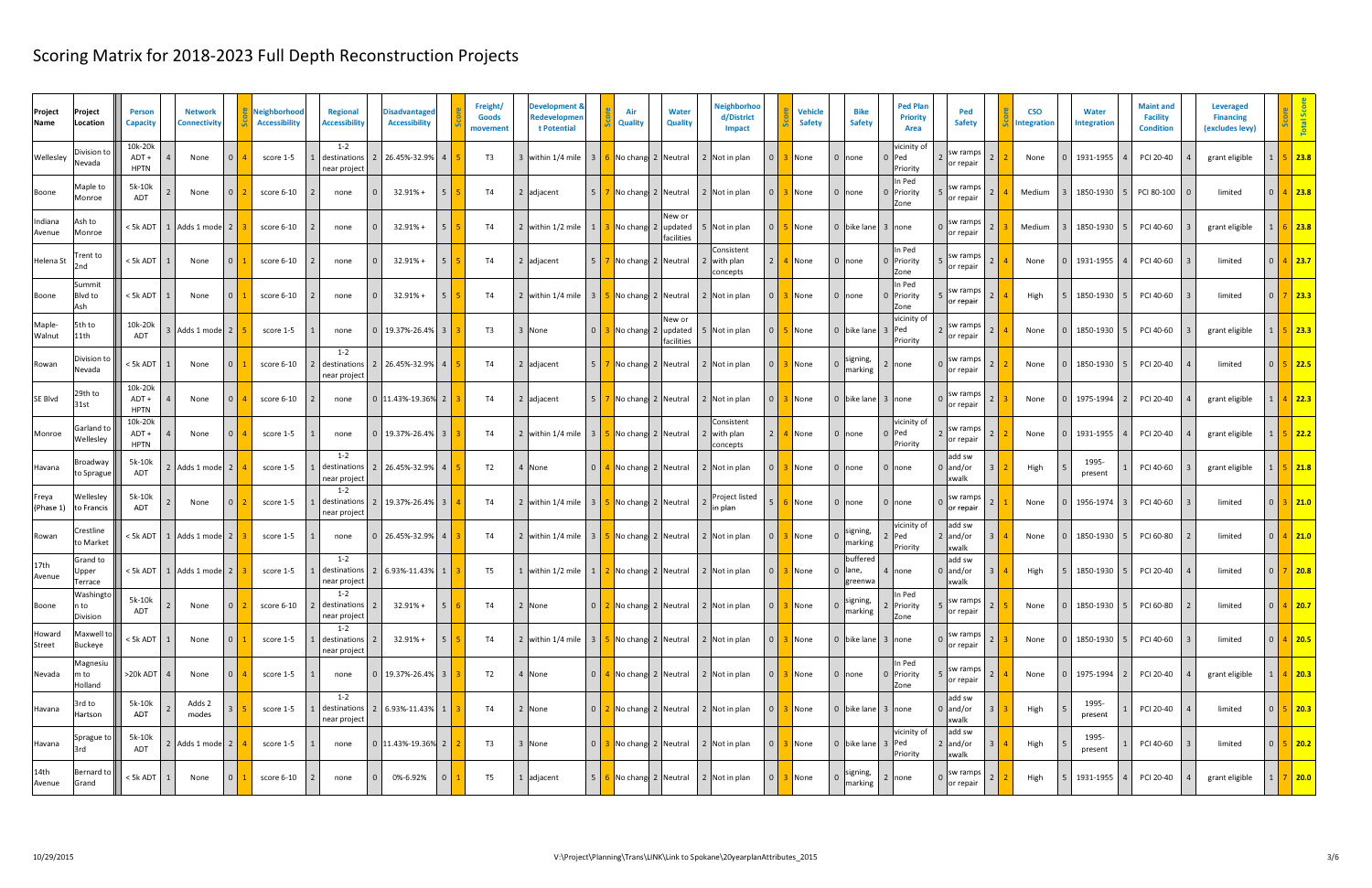| Project<br>Project<br>Name<br>Location          | <b>Person</b><br><b>Capacity</b> | <b>Network</b><br>Connectivity   | Neighborhood<br><b>Accessibility</b> | Regional<br><b>Accessibility</b>        | <b>Disadvantaged</b><br><b>Accessibility</b> | Freight/<br><b>Goods</b><br>movement | Development &<br>Redevelopmer<br>t Potential |                | Air<br><b>Quality</b>            |                      | <b>Water</b><br>Quality | <b>Neighborhoo</b><br>d/District<br><b>Impact</b> |                | <b>Vehicle</b><br><b>Safety</b> | <b>Bike</b><br><b>Safety</b> | <b>Ped Plan</b><br><b>Priority</b><br>Area | Ped<br><b>Safety</b>          | <b>CSO</b><br>ntegration | <b>Water</b><br><b>Integration</b> | <b>Maint and</b><br><b>Facility</b><br><b>Condition</b> | Leveraged<br><b>Financing</b><br>(excludes levy) |               |                      |
|-------------------------------------------------|----------------------------------|----------------------------------|--------------------------------------|-----------------------------------------|----------------------------------------------|--------------------------------------|----------------------------------------------|----------------|----------------------------------|----------------------|-------------------------|---------------------------------------------------|----------------|---------------------------------|------------------------------|--------------------------------------------|-------------------------------|--------------------------|------------------------------------|---------------------------------------------------------|--------------------------------------------------|---------------|----------------------|
| Freya to<br>Frederick<br>Havana                 | 5k-10k<br>ADT                    | Adds 2<br>modes                  | score 1-5                            | none                                    | 0 19.37%-26.4%                               | T3                                   | 3 None                                       |                | 0 3 No chang 2 Neutral           |                      |                         | 2 Not in plan                                     | $\overline{0}$ | None                            | 0 bike lane 3 none           |                                            | add sw<br>$0$ and/or<br>xwalk | None                     | 1931-1955                          | PCI 40-60                                               | limited                                          |               | $4$ 19.8             |
| Crestline<br>Wellesley<br>to Haven              | 10k-20k<br>ADT                   | None                             | score 6-10                           | none                                    | 26.45%-32.9%<br>$\overline{4}$               | T3                                   | 3 within 1/2 mile                            |                |                                  |                      |                         | 1 4 No chang 2 Neutral 2 Not in plan              | $\Omega$       | None                            | 0 none                       | vicinity of<br>0 Ped<br>Priority           | sw ramps<br>or repair         | None                     | 1850-1930                          | PCI 60-80                                               | grant eligible                                   |               | 4 19.7               |
| Bernard -<br>9th to<br>Ben<br>14th<br>Garrett - | 10k-20k<br>ADT                   | None                             | score 6-10                           | none                                    | $0$ 6.93%-11.43% 1                           | T4                                   |                                              |                |                                  |                      |                         |                                                   | $\Omega$       | None                            | signing,<br>marking          | vicinity of<br>Ped<br>Priority             | sw ramps<br>or repair         | High                     | 1931-1955                          | PCI 60-80                                               | grant eligible                                   |               | $6$   19.7           |
| 37th to<br>Freya<br>42nd<br>paving              | 5k-10k<br><b>ADT</b>             | 2 Adds 1 mode 2                  | none                                 | $1 - 2$<br>destinations<br>near project | 2 6.93%-11.43%                               | <b>T4</b>                            | 2 within 1/2 mile                            | $1 \mid$       |                                  |                      |                         | No chang 2 Neutral 2 Not in plan                  | $\Omega$       | None                            | 0 bike lane 3 none           |                                            | sw ramps<br>or repair         | High                     | 1975-1994                          | PCI 40-60                                               | grant eligible                                   |               | $5$   19.7           |
| <sup>:</sup> reya to<br>Hartson<br>Havana       | < 5k ADT                         | 1 Adds 1 mode 2                  | score 1-5                            | none                                    | $32.91% +$<br>5 <sup>5</sup>                 | <b>T4</b>                            | 2 None                                       |                |                                  |                      |                         | 0 2 No chang 2 Neutral 2 Not in plan              | $\Omega$       | None                            | signing,<br>narking          | 2 none                                     | add sw<br>$0$ and/or<br>xwalk | High                     | 1956-1974                          | PCI 40-60                                               | limited                                          |               | $6$   19.7           |
| 17th to<br>Freya<br>29th<br>paving              | 10k-20k<br>ADT                   | None                             | score 1-5                            | none                                    | 0 6.93%-11.43%                               | T <sub>3</sub>                       | 3 within 1/2 mile                            |                |                                  |                      |                         | 1 4 No chang 2 Neutral 2 Not in plan              | $\Omega$       | None                            | signing,<br>narking          | 2  none                                    | sw ramps<br>or repair         | High                     | 1850-1930                          | PCI 60-80                                               | grant eligible                                   |               | 19.5                 |
| Driscoll to<br>Wellesley<br>A St.               | 5k-10k<br>ADT                    | Adds 1 mode 2                    | score 1-5                            | $1 - 2$<br>destinations<br>near project | 2 6.93%-11.43%                               | T3                                   | 3 None                                       | 0 <sup>1</sup> | No chang 2 updated               | New or<br>facilities |                         | Not in plan                                       | $\Omega$       | None                            | 0 bike lane 3 none           |                                            | sw ramps<br>or repair         | None                     | 1995-<br>present                   | PCI 40-60                                               | grant eligible                                   |               | 3   19.3             |
| Upriver to<br>Freya<br>Euclid                   | 5k-10k<br><b>ADT</b>             | Adds 2<br>modes                  | none                                 | none                                    | 19.37%-26.4%<br>l 3                          | T4                                   | 2 None                                       |                | 0 2 No chang 2 Neutral           |                      |                         | 2 Not in plan                                     | $\Omega$       | None                            | 0 bike lane                  | vicinity of<br>3 Ped<br>Priority           | sw ramps<br>or repair         | None                     | 1931-1955                          | PCI 40-60                                               | grant eligible                                   |               | 4   19.2             |
| Crestline<br>Empire<br>to Market                | 5k-10k<br>ADT                    | None<br>$\Omega$                 | score 6-10                           | $1 - 2$<br>destinations<br>near project | 2 26.45%-32.9%                               | T3                                   | 3 None                                       |                | 0 3 No chang 2 Neutral           |                      |                         | 2 Not in plan                                     | $\Omega$       | None                            | signing,<br>marking          | vicinity of<br>Ped<br>Priority             | sw ramps<br>or repair         | None                     | 1956-1974                          | PCI 40-60                                               | limited                                          | $\cap$ $\Box$ | $3$ 19.0             |
| Summit<br>Boone to<br><b>Blvd</b><br>Broadway   | < 5k ADT                         | None                             | score 1-5                            | $1 - 2$<br>destinations<br>near project | $32.91% +$                                   | T4                                   | 2 None                                       |                | 0 2 No chang 2 Neutral           |                      |                         | 2 Not in plan                                     | $\Omega$       | None                            | signing,<br>narking          | 2 Inone                                    | sw ramps<br>or repair         | High                     | 1850-1930                          | PCI 60-80                                               | limited                                          |               | $6$ 19.0             |
| Assembly<br>Rowan<br>to Driscoll                |                                  | <5k ADT   1   Adds 1 mode   2    | score 6-10                           | none                                    | 0 11.43%-19.36% 2                            | T4                                   | 2 None                                       |                | $0$   2   No chang   2   updated | New or<br>facilities |                         | 5 Not in plan                                     | $\Omega$       | None                            | signing,<br>narking          | 2 none                                     | sw ramps<br>or repair         | None                     | 1931-1955                          | PCI 20-40                                               | grant eligible                                   |               | 5 18.8               |
| Central<br>Wall to<br>Division<br>Ave           |                                  | <5k ADT   1   Adds 1 mode   2    | score 6-10                           | none                                    | 19.37%-26.4% 3                               | <b>T4</b>                            | 2 within $1/2$ mile                          |                | 1 3 No chang 2 Neutral           |                      |                         | 2 Not in plan                                     |                | None                            | signing,<br>marking          | vicinity of<br>$\textsf{Ped}$<br>Priority  | add sw<br>2 $and/or$<br>xwalk | None                     | 1931-1955                          | PCI 60-80                                               | limited                                          |               | 3   18.5             |
| A St. to<br>Summit<br><b>Blvd</b><br>Boone      | < 5k ADT                         | None                             | score 1-5                            | $1 - 2$<br>destinations<br>near project | $32.91% +$<br>$\overline{2}$                 | <b>T4</b>                            | 2 None                                       |                |                                  |                      |                         | 0 2 No chang 2 Neutral 2 Not in plan              | $\Omega$       | None                            | signing,<br>narking          | 2 none                                     | sw ramps<br>or repair         | High                     | 1931-1955                          | PCI 60-80                                               | limited                                          |               | $6$   18.5           |
| Cedar -<br>15th to<br>High Drive 29th           | 10k-20k<br>ADT                   | None                             | score 1-5                            | none                                    | $0$ 6.93%-11.43% 1                           | T3                                   | 3 None                                       |                |                                  |                      |                         | $0$ 3 No chang 2 Neutral 2 Not in plan            | $\overline{0}$ | None                            | 0 bike lane 3 none           |                                            | sw ramps<br>or repair         | High                     | 1931-1955 4                        | PCI 60-80                                               | grant eligible                                   |               | $6$ 18.5             |
| 14th<br>Monroe to<br>Avenue<br>Grand            | $< 5k$ ADT $\vert$ 1             | None                             | score 6-10                           | $1 - 2$<br>destinations<br>near project | 0%-6.92%<br>$\overline{0}$                   | <b>T4</b>                            | 2 within 1/4 mile                            |                | 3 5 No chang 2 Neutral           |                      |                         | 2 Not in plan                                     | $\Omega$       | 3 None                          | signing,<br>marking          | 2 none                                     | sw ramps<br>or repair         | High                     | 1850-1930                          | 5 PCI 80-100                                            | limited                                          |               | $0$ 5 18.3           |
| Wellesley<br>Freya<br>to Euclid                 | 5k-10k<br>ADT                    | Adds 2<br>modes                  | none                                 | none                                    | 0 19.37%-26.4% 3                             | <b>T4</b>                            | 2 within 1/2 mile                            |                |                                  |                      |                         | 1 3 No chang 2 Neutral 2 Not in plan              | $\Omega$       | None                            | 0 bike lane 3 none           |                                            | add sw<br>$0$ and/or<br>xwalk | None                     | 1995-<br>present                   | PCI 40-60                                               | grant eligible                                   |               | $3$ 18.2             |
| Monroe to<br>Indiana<br>Division<br>Avenue      | 10k-20k<br>ADT                   | None                             | score 6-10                           | none                                    | 0 26.45%-32.9% 4                             | T <sub>5</sub>                       | 1 None                                       |                | 0 1 No chang 2 Neutral           |                      |                         | 2 Not in plan                                     | $\overline{0}$ | None                            | $\vert 0 \vert$ none         | vicinity of<br>$0$  Ped<br>Priority        | sw ramps<br>or repair         | None                     | 1850-1930                          | PCI 20-40                                               | grant eligible                                   |               | $5 \vert 17.7$       |
| 29th to<br>Bernard<br><b>High Drive</b>         |                                  | $< 5k$ ADT   1   Adds 1 mode   2 | score 1-5                            | none                                    | $0$ 6.93%-11.43% 1                           | <b>T4</b>                            | 2 None                                       |                | 0 2 No chang 2 Neutral           |                      |                         | 2 Not in plan                                     | $\overline{0}$ | None                            | signing,<br>marking          | 2 none                                     | add sw<br>$0$ and/or<br>xwalk | High                     | $1956-1974$ 3                      | PCI 40-60                                               | grant eligible                                   |               | $6 \vert 17.5$       |
| Hwy 2 to<br>Sunset<br><b>Blvd</b><br>Rustle     | 5k-10k<br>ADT +<br><b>HPTN</b>   | 3 Adds 1 mode 2                  | score 1-5                            | $1 - 2$<br>near project                 | destinations   2   11.43%-19.36% 2           | T3                                   | 3 None                                       |                |                                  | New or<br>facilities |                         | Consistent<br>with plan<br>concepts               |                | Clear<br>safety<br>benefit      | 3 bike lane 3 none           |                                            | sw ramps<br>or repair         | None                     | None                               | PCI 40-60                                               | grant eligible                                   |               | $1 \mid 2 \mid 17.3$ |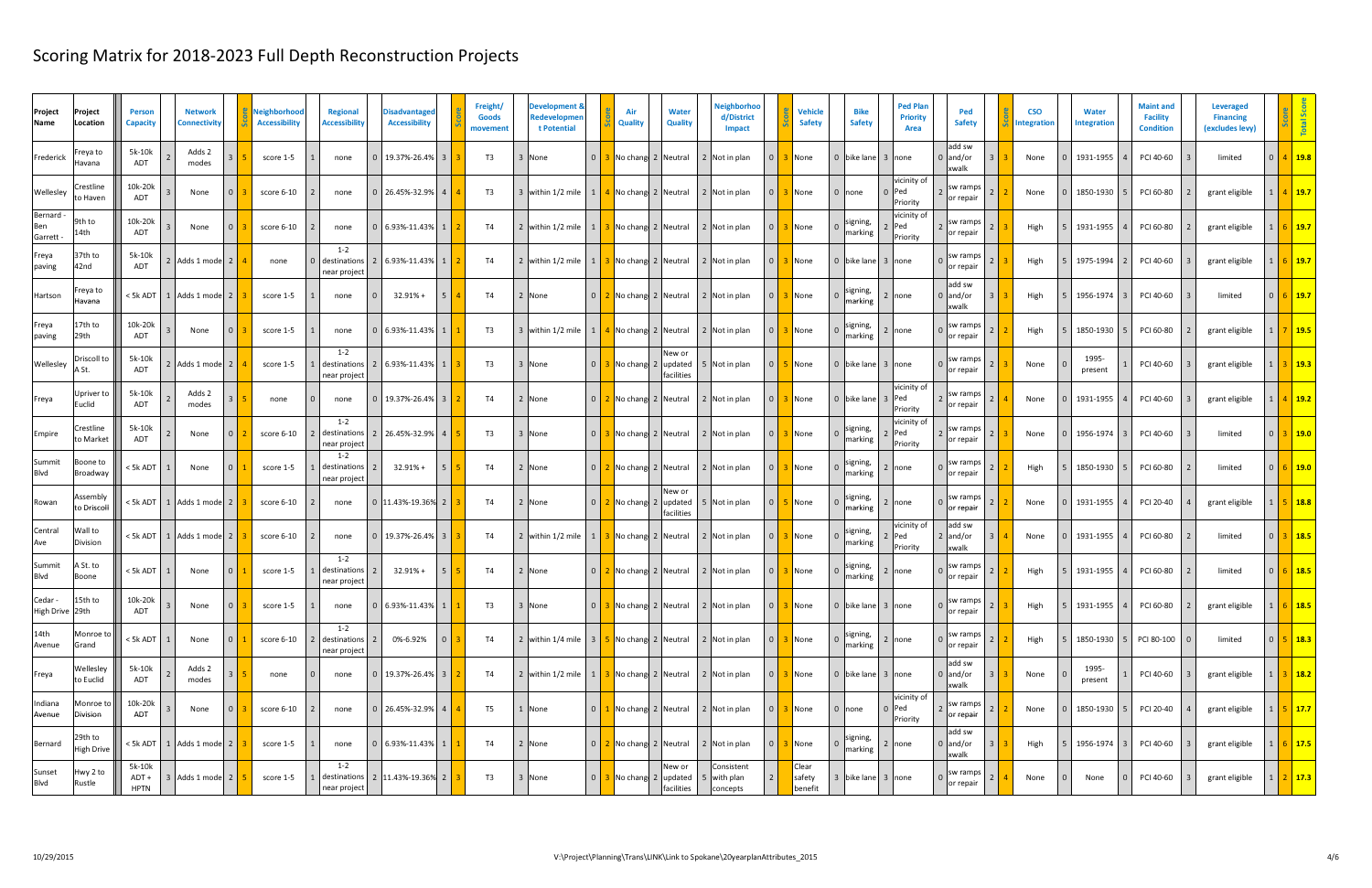| Project<br>Name                  | Project<br>Location               | <b>Person</b><br><b>Capacity</b> | <b>Network</b><br><b>Connectivity</b> |          | Neighborhood<br><b>Accessibility</b> | <b>Regional</b><br><b>Accessibility</b>                     | <b>Disadvantager</b><br><b>Accessibility</b> |                         | Freight/<br><b>Goods</b><br>movement | <b>Development &amp;</b><br>Redevelopmer<br>t Potential                      |                | Air<br>Quality              | <b>Water</b><br><b>Quality</b> | Neighborhoo<br>d/District<br><b>Impact</b>       |                      | <b>Vehicle</b><br><b>Safety</b> | <b>Bike</b><br><b>Safety</b> | <b>Ped Plan</b><br><b>Priority</b><br>Area | Ped<br><b>Safety</b>            | <b>CSO</b><br><b>Integration</b> | <b>Water</b><br><b>Integration</b> | <b>Maint and</b><br><b>Facility</b><br><b>Condition</b> | Leveraged<br><b>Financing</b><br>(excludes levy) |                |                        |
|----------------------------------|-----------------------------------|----------------------------------|---------------------------------------|----------|--------------------------------------|-------------------------------------------------------------|----------------------------------------------|-------------------------|--------------------------------------|------------------------------------------------------------------------------|----------------|-----------------------------|--------------------------------|--------------------------------------------------|----------------------|---------------------------------|------------------------------|--------------------------------------------|---------------------------------|----------------------------------|------------------------------------|---------------------------------------------------------|--------------------------------------------------|----------------|------------------------|
| Illinois                         | Perry to<br>Market                | 5k-10k<br><b>ADT</b>             | None                                  |          | score 1-5                            | none                                                        | 0 19.37%-26.4%                               |                         | T4                                   | 2 None                                                                       |                | 0 2 No chang 2 Neutral      |                                | 2 Not in plan                                    | $\overline{0}$       | None                            | 0 bike lane                  | vicinity of<br>3 Ped<br>Priority           | sw ramps<br>or repair           | None                             | 1850-1930                          | PCI 40-60                                               | grant eligible                                   |                | $5$ 17.3               |
| Lincoln                          | Division to<br>Nevada             | 5k-10k<br>ADT                    | None                                  | <b>0</b> | score 1-5                            | none                                                        | 0 19.37%-26.4%                               | $\overline{\mathbf{3}}$ | T4                                   |                                                                              |                | <b>5</b> No chang 2 Neutral |                                | 2 Not in plan                                    | $\overline{0}$       | None                            | signing,<br>marking          | 2 none                                     | sw ramps<br>or repair           | None                             | 1975-1994                          | PCI 20-40                                               | limited                                          |                | 3   17.3               |
| 14th<br>AVenue                   | Cedar to<br>Monroe                | $<$ 5k ADT                       | None                                  |          | score 1-5                            | none                                                        | 0 19.37%-26.4%                               | l 3                     | T4                                   | 2 None                                                                       |                |                             |                                | 0 2 No chang 2 Neutral 2 Not in plan             | $\overline{0}$       | None                            | signing,<br>marking          | ! none                                     | sw ramps<br>or repair           | High                             | 1850-1930 5                        | PCI 20-40                                               | limited                                          |                | $7 \vert 17.3 \vert$   |
| Hatch<br>Road<br>(phase 1)       | Highland<br>Park Drive<br>to 57th | 10k-20k<br><b>ADT</b>            | None                                  |          | score 1-5                            | none                                                        | 0 6.93%-11.43%                               |                         | T <sub>2</sub>                       | 4 None                                                                       |                | 0 4 No chang 2 Neutral      |                                | Consistent<br>2 with plan<br>concepts            | $\overline{2}$       | None                            | $0$ none                     | $0$ none                                   | add sw<br>$0$ and/or<br>xwalk   | None                             | 1975-1994                          | <b>PCI 0-20</b>                                         | limited                                          | 0 <sup>1</sup> | $4 \mid 17.3$          |
| Belt                             | <b>NW Blvd</b><br>to<br>Montgom   | < 5k ADT                         | None                                  |          | score 6-10                           | none                                                        | 0 19.37%-26.4%                               |                         | <b>T4</b>                            | 2 within $1/2$ mile   1   3   No chang   2   Neutral   2   Not in plan       |                |                             |                                |                                                  | $\Omega$             | None                            | signing,<br>marking          | vicinity of<br>2 Ped<br>Priority           | sw ramps<br>or repair           | Low                              | 1931-1955                          | PCI 40-60                                               | limited                                          |                | 4 17.0                 |
| Empire                           | Nevada to<br>Crestline            | 5k-10k<br><b>ADT</b>             | None                                  |          | score 1-5                            | none                                                        | 0 19.37%-26.4%                               |                         | T3                                   | 3 None                                                                       |                |                             |                                | 0 3 No chang 2 Neutral 2 Not in plan             | $\overline{0}$       | None                            | signing,<br>narking          | vicinity of<br>! Ped<br>Priority           | sw ramps<br>or repair           | None                             | 1931-1955                          | PCI 40-60                                               | limited                                          |                | $4 \mid 16.8$          |
| Wellesley                        | Nevada to<br>Crestline            | 10k-20k<br>ADT                   | None                                  |          | score 1-5                            | none                                                        | 0 19.37%-26.4%                               |                         | T3                                   | 3 None                                                                       |                |                             |                                | 0 3 No chang 2 Neutral 2 Not in plan             | $\overline{0}$       | None                            | 0 none                       | 0 none                                     | sw ramps<br>or repair           | None                             | 1850-1930                          | PCI 40-60                                               | grant eligible                                   |                | 5 16.8                 |
| 25th<br>Avenue                   | Bernard to<br>Grand               | $<$ 5k ADT                       | None                                  |          | score 1-5                            | $1 - 2$<br>destination:<br>near project                     | 2 6.93%-11.43%                               |                         | T <sub>5</sub>                       | 1   within 1/2 mile                                                          |                |                             |                                | 1   2   No chang   2   Neutral   2   Not in plan | $\overline{0}$       | None                            | signing,<br>marking          | 2 none                                     | sw ramps<br>or repair           | High                             | 1931-1955                          | PCI 20-40                                               | limited                                          | 0 <sup>1</sup> | 7 16.8                 |
| Milton-<br>14th                  | 16th to<br>Lindeke                |                                  | <5k ADT   1   Adds 1 mode   2         |          | score 1-5                            | none                                                        | $0$ 6.93%-11.43% 1                           |                         | T <sub>5</sub>                       | 1 None                                                                       | 0 <sup>1</sup> | No chang 2 Neutral          |                                | Project listed<br>in plan                        | 5                    | Mone                            | signing,<br>marking          | 2 none                                     | add sw<br>$ 0 $ and/or<br>xwalk | None                             | 1956-1974                          | PCI 40-60                                               | limited                                          | 0 <sup>1</sup> | 3   16.8               |
| Rockwood Grand to<br><b>Blvd</b> | Cowley                            | < 5k ADT                         | None                                  |          | score 1-5                            | none                                                        | $0$   19.37%-26.4% 3                         |                         | T5                                   | 1 within $1/2$ mile $\vert 1 \vert 2 \vert$ No chang 2 Neutral 2 Not in plan |                |                             |                                |                                                  | $\overline{0}$       | None                            | signing,<br>narking          | vicinity of<br>! Ped<br>Priority           | add sw<br>2 and/or<br>xwalk     | Medium                           | 1956-1974                          | PCI 20-40                                               | limited                                          | $\Omega$       | $5 \vert 16.8$         |
| Rowan                            | Nevada to<br>Crestline            | 5k-10k<br><b>ADT</b>             | 2 Adds 1 mode 2                       |          | score 1-5                            | none                                                        | 0 11.43%-19.36% 2                            |                         | T4                                   |                                                                              |                |                             |                                |                                                  | $\overline{0}$       | None                            | signing,<br>narking          | 2 none                                     | add sw<br>$0$ and/or<br>xwalk   | None                             |                                    | 1850-1930   5   PCI 80-100                              | limited                                          | 0 <sup>1</sup> | 3   16.7               |
| Sharp-<br>Atlantic               | Boone to<br>Pearl                 | 5k-10k<br><b>ADT</b>             | None                                  |          | score 6-10                           | $1 - 2$<br>2 destination<br>near project                    | $32.91% +$                                   | -5                      | T4                                   | 2 None                                                                       |                |                             |                                | 0 2 No chang 2 Neutral 2 Not in plan             | $\Omega$             | None                            | $0$ signing, m               | vicinity of<br>2 Ped<br>Priority           | sw ramps<br>or repair           | None                             | 1850-1930                          | PCI 60-80                                               | limited                                          | 0 <sup>1</sup> | 1   16.7               |
| Hayford<br>Road                  | 48th to<br>McFarlane              | 5k-10k<br>ADT                    | 2 Adds 1 mode 2                       |          | none                                 | $1 - 2$<br>destinations (<br>$\overline{2}$<br>near project | 0%-6.92%                                     | $\Omega$                | T3                                   | 3 None                                                                       |                |                             |                                | 0 3 No chang 2 Neutral 2 Not in plan             | $\overline{0}$       | None                            | 0 bike lane 3 none           |                                            | $0$ none                        | None                             | 1975-1994                          | <b>PCI 0-20</b>                                         | grant eligible                                   |                | 4 16.5                 |
| 6th-7th<br>Avenue                | Inland<br>Empire to<br>Walnut St. | $<$ 5k ADT                       | None                                  |          | score 1-5                            | none                                                        | 0 19.37%-26.4% 3                             |                         | <b>T4</b>                            | 2 within 1/2 mile $\vert 1 \vert 3 \vert$ No chang 2 updated 5 Not in plan   |                |                             | New or<br>facilities           |                                                  | $\overline{0}$       | 5 None                          | signing,<br>marking          | $2$ none                                   | sw ramps<br>or repair           | None                             | $0$ 1931-1955 4                    | PCI 60-80                                               | limited                                          | $\overline{0}$ | $3 \mid 16.3$          |
| Perry                            | Wellesley<br>to Euclid            |                                  | <5k ADT 1 Adds 1 mode 2               |          | score 1-5                            | none                                                        | 0 11.43%-19.36% 2                            |                         | <b>T4</b>                            | 2 None                                                                       |                |                             |                                | 0 2 No chang 2 Neutral 2 Not in plan             | $\overline{0}$       | None                            | signing,<br>marking          | 2 none                                     | add sw<br>$0$ and/or<br>xwalk   | None                             | 1850-1930                          | PCI 40-60                                               | limited                                          |                | 0   4   16.2           |
| Empire                           | Division to<br>Nevada             | 5k-10k<br>ADT                    | None                                  |          | score 1-5                            | none                                                        | 0 19.37%-26.4% 3                             |                         | <b>T4</b>                            | 2 None                                                                       |                |                             |                                | 0 2 No chang 2 Neutral 2 Not in plan             | $\overline{0}$       | <b>B</b> None                   | signing,<br>marking          | vicinity of<br>2 Ped<br>Priority           | sw ramps<br>or repair           | None                             | 1931-1955                          | PCI 40-60                                               | limited                                          |                | 0   4   15.8           |
| Wellesley                        | Freya to<br>Havana                | < 5k ADT                         | None                                  |          | none                                 | none                                                        | 0 19.37%-26.4% 3                             |                         | <b>T4</b>                            | 2 within $1/4$ mile 3 $\overline{5}$ No chang 2 Neutral 2 Not in plan        |                |                             |                                |                                                  | $\overline{0}$       | None                            | $0$ none                     | $0$ none                                   | sw ramps<br>or repair           | None                             | 1956-1974                          | PCI 20-40                                               | grant eligible                                   |                | $4 \mid 15.7$          |
| Strong<br>Road                   | <b>Five Mile</b><br>to Cedar      | < 5k ADT                         | Adds 2<br>modes                       |          | none                                 | none<br>$\overline{0}$                                      | 0%-6.92%                                     | $\overline{0}$          | T <sub>5</sub>                       | 1 None                                                                       |                | 0 1 No chang 2 Neutral      |                                | Consistent<br>2 with plan<br>concepts            | $2 \mid 4 \mid$ None |                                 | 0 bike lane 3 none           |                                            | add sw<br>$0$ and/or<br>xwalk   | None                             |                                    | PCI 20-40                                               | grant eligible                                   |                | $1 \vert 4 \vert 15.5$ |
| Cozza<br><b>Drive</b>            | Division to<br>Nevada             | $<$ 5k ADT                       | None                                  |          | score 1-5                            | none                                                        | 0 26.45%-32.9%                               | $\overline{4}$          | <b>T4</b>                            | 2 within 1/2 mile 1 3 No chang 2 Neutral                                     |                |                             |                                | 2 Not in plan                                    | $\overline{0}$       | None                            | 0 none                       | 0 none                                     | sw ramps<br>or repair           | None                             | $1956-1974$ 3                      | PCI 20-40                                               | limited                                          |                | $0 \ 4 \ 14.5$         |